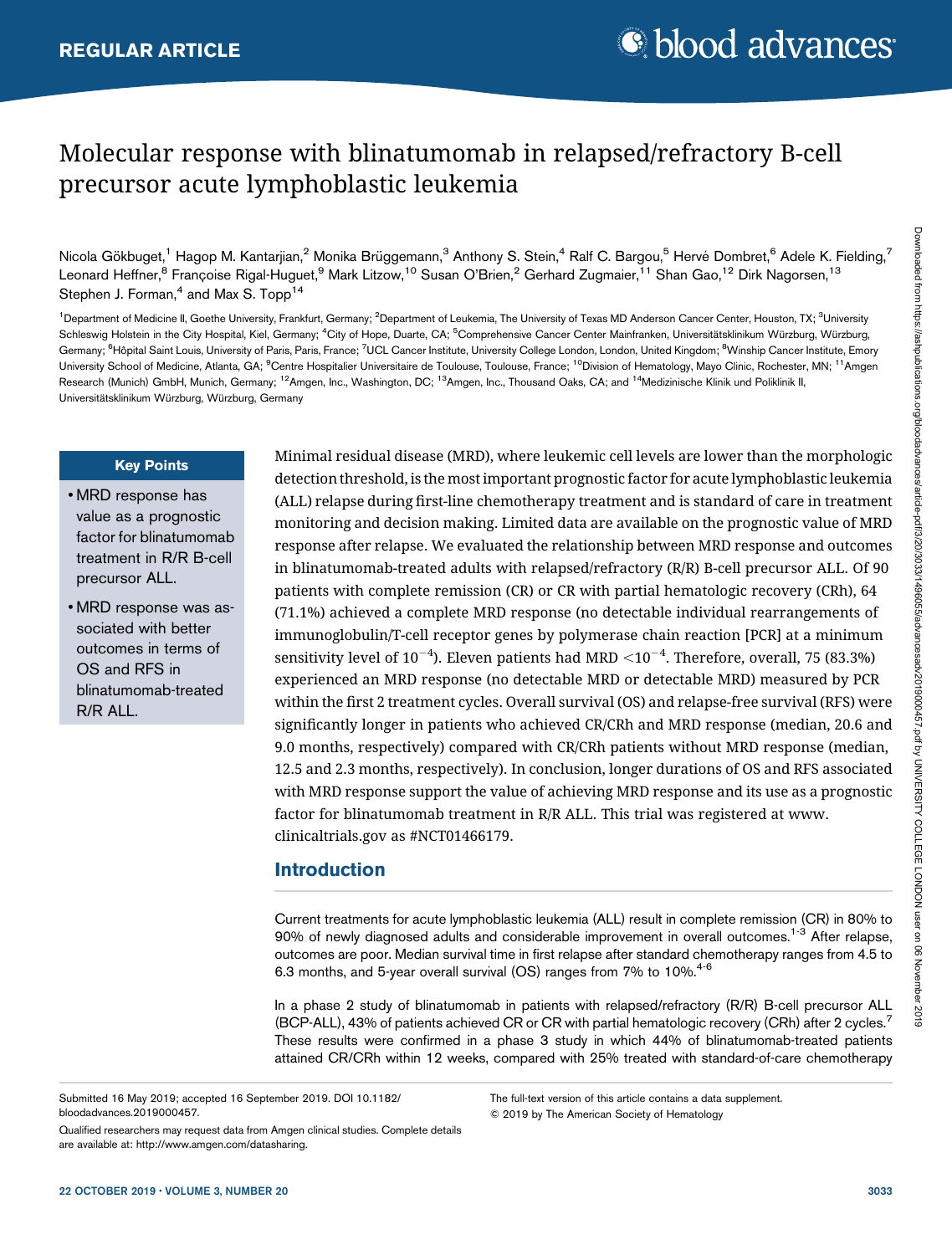|                                                 | <b>MRD</b> complete responders | <b>MRD</b> responders | <b>MRD</b> nonresponders | <b>Overall MRD evaluable</b> |
|-------------------------------------------------|--------------------------------|-----------------------|--------------------------|------------------------------|
| <b>Characteristic</b>                           | $(n = 64)$ , n $(\%)$          | $(n = 75)$ , n $(\%)$ | $(n = 15)$ , n $(\%)$    | $(N = 90)$ , n $(\%)$        |
| Age group, y                                    |                                |                       |                          |                              |
| 18 to $<$ 35                                    | 30 (46.9)                      | 33 (44.0)             | 6(40.0)                  | 39 (43.3)                    |
| 35 to $<$ 55                                    | 19 (29.7)                      | 20(26.7)              | 4(26.7)                  | 24 (26.7)                    |
| 55 to $<$ 65                                    | 7(10.9)                        | 11(14.7)              | 2(13.3)                  | 13 (14.4)                    |
| $\geq 65$                                       | 8(12.5)                        | 11(14.7)              | 3(20.0)                  | 14 (15.6)                    |
| Prior salvage therapies, n                      |                                |                       |                          |                              |
| $\mathbf 0$                                     | 18(28.1)                       | 19(25.3)              | 3(20.0)                  | 22(24.4)                     |
| $\mathbf{1}$                                    | 27 (42.2)                      | 32 (42.7)             | 9(60.0)                  | 41 (45.6)                    |
| $\overline{2}$                                  | 12(18.7)                       | 14(18.7)              | (0.0)                    | 14 (15.6)                    |
| >2                                              | 7(10.9)                        | 10(13.3)              | 3(20.0)                  | 13 (14.4)                    |
| Disease stage                                   |                                |                       |                          |                              |
| Primary refractory                              | 7(10.9)                        | 9(12.0)               | 1(6.7)                   | 10(11.1)                     |
| First salvage with first remission $\leq$ 12 mo | 8(12.5)                        | 8(10.7)               | 2(13.3)                  | 10(11.1)                     |
| Relapse $\leq$ 12 mo of allogeneic HSCT         | 12 (18.8)                      | 13 (17.3)             | 3(20.0)                  | 16 (17.8)                    |
| Bone marrow blast count, %*                     |                                |                       |                          |                              |
| $50$                                            | 32 (50.0)                      | 41 (54.7)             | 4(26.7)                  | 45 (50.0)                    |
| $\geq 50$                                       | 32 (50.0)                      | 34(45.3)              | 11(73.3)                 | 45 (50.0)                    |

There was no statistically significant difference for any characteristic in the comparison of MRD responders and nonresponders.

\*Based on central laboratory assessment.

 $(P < .001)$ .<sup>8</sup> Nevertheless, with successive relapses, the percentage of patients who achieve CR decreases and OS becomes shorter.<sup>9,10</sup>

Minimal residual disease (MRD) has been shown to be 1 of the strongest predictors of outcome after first-line chemotherapy for ALL.<sup>3,11,12</sup> However, the prognostic value of MRD may be different in patients with R/R ALL. Studies of pediatric patients with ALL in first relapse have shown a statistically significant association between complete MRD response and improved event-free survival,<sup>13,14</sup> but the significance of MRD response with regard to outcomes in adult patients with R/R ALL has not been adequately studied. In the current report, MRD response in blinatumomabtreated adult patients with R/R BCP-ALL is analyzed. The relationships between MRD response and patient characteristics, hematologic response, and outcome are evaluated.

### Methods

Eligibility requirements for this single-arm, open-label, phase 2 study have been described in detail previously (ClinicalTrials.gov: NCT01466179).<sup>7</sup> Eligible patients had Philadelphia chromosomenegative BCP-ALL refractory to first salvage or recurring within 12 months of first remission or after allogeneic hematopoietic stem cell transplantation (HSCT) independent of first CR duration. Blinatumomab (9  $\mu$ g for first 7 days followed by 28  $\mu$ g per day in the first cycle, then 28  $\mu$ g per day [target dose] thereafter, beginning from cycle 2) was administered via continuous intravenous infusion daily, with 1 cycle consisting of a 4-week treatment period followed by a 2-week treatment-free period. Patients with a response within the first 2 cycles could receive up to 3 additional cycles. Prespecified exploratory end points of rates of MRD response and complete MRD response within 2 cycles of treatment are reported here, using the full analysis set (defined as all patients who received any infusion of blinatumomab).

MRD (response and complete response) was measured by realtime quantitative polymerase chain reaction (PCR), with an assay sensitivity of  $\leq$ 10<sup>-4</sup>, at a central reference laboratory (Labor fur Hämatologische Spezialdiagnostik, University of Kiel, Kiel, Germany). The trial had 2 MRD response end points. Complete MRD response was defined as no detectable patient-specific rearrangements of immunoglobulin/T-cell receptor genes. MRD response also included patients with detectable leukemic cells  $<$  10<sup>-4</sup> (ie, low positive MRD).<sup>7</sup>

Current analyses included patients who had documented CR  $(\leq$  5% bone marrow blasts, no evidence of disease, platelets  $>$  100  $\times$  10<sup>9</sup>/L, and absolute neutrophil count >1000/ $\mu$ L) or CRh ( $\leq$ 5% bone marrow blasts, no evidence of disease, platelets  $>\!\!50\times 10^9\ell$ L, and absolute neutrophil count  $>500/\mu$ L) within the first 2 cycles and had evaluable MRD data (MRD-evaluable patients). Outcomes assessed were relapse-free survival (RFS; time from remission until documented hematologic relapse, extramedullary disease, or death resulting from any cause), OS (time from treatment start until death resulting from any cause or date of last follow-up), and duration of response (DoR; time from first onset of CR or CRh until documented relapse [hematologic or extramedullary] or death resulting from disease progression); patients with no such events were censored. RFS, OS, and DoR were calculated using Kaplan-Meier estimates with 95% confidence intervals (CIs). The influence of allogeneic HSCT on outcomes was evaluated by landmark methods.<sup>15</sup>

The protocol was approved by each center's institutional review board or ethics committee. All patients provided written informed consent.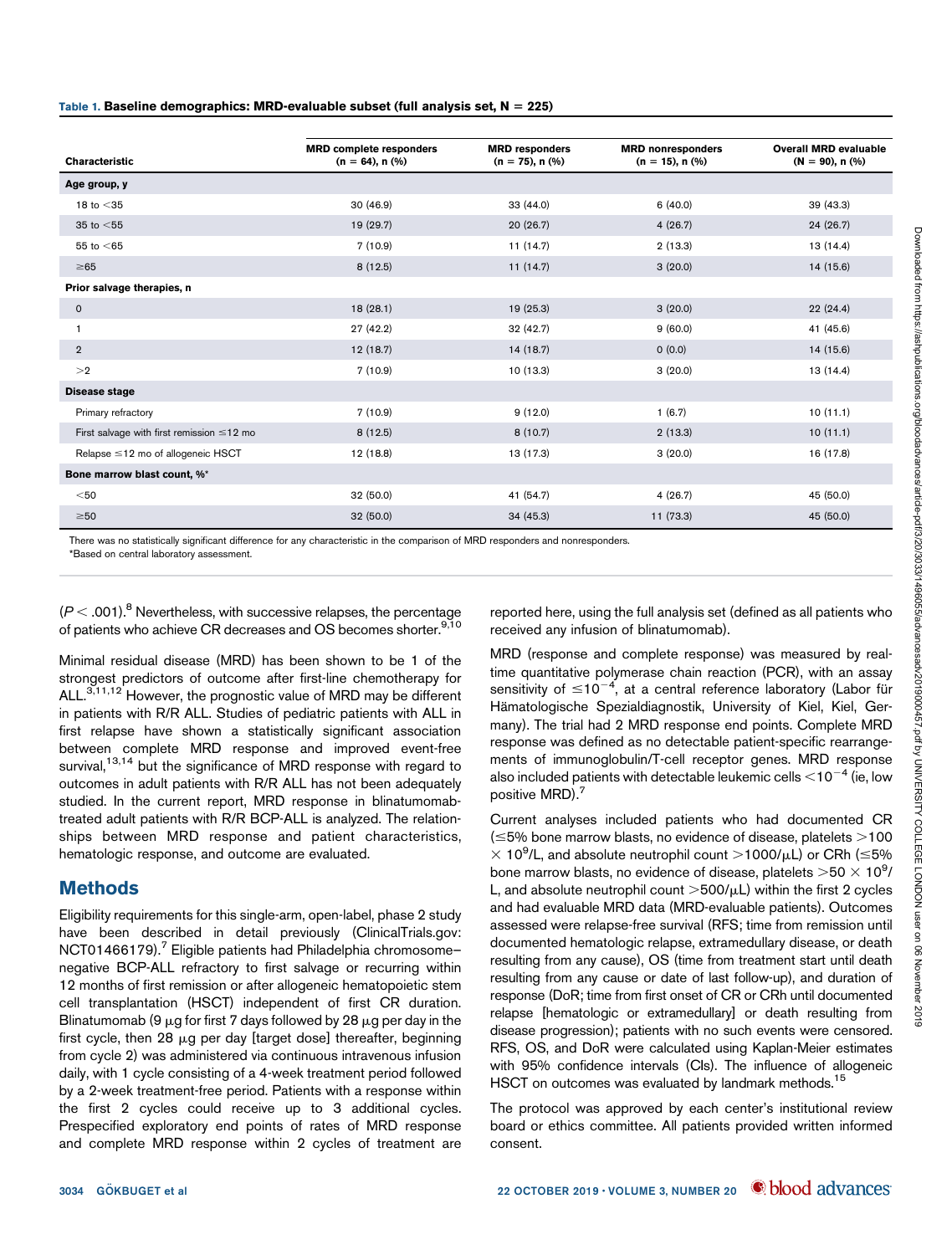

Figure 1. Association of MRD response with outcome in patients with BCP-ALL after treatment with blinatumomab (full analysis set). Kaplan-Meier plots of OS (A), RFS (B), and DoR (C) in patients with hematologic CR/CRh and evaluable MRD assessments by MRD response (MRD-evaluable patients, n = 90). NE, not estimable.

## Results and discussion

Of the full analysis set ( $N = 225$ ) of blinatumomab-treated patients from the phase 2 study, 90 patients were MRD evaluable (achieved CR/CRh during the first 2 cycles and had evaluable MRD data). Among those, 24%, 46%, and 30% received blinatumomab as first, second, or later salvage treatment, respectively. All patients had

either early relapse  $(\leq 12$  months from diagnosis) or refractory relapse. For MRD-evaluable patients with prior allogeneic HSCT  $(n = 28;$  Table 1), 57% had experienced relapse within 12 months of HSCT.

MRD response was achieved in 75 patients (83.3%), with 64 (71.1%) having complete MRD response during the first 2 cycles.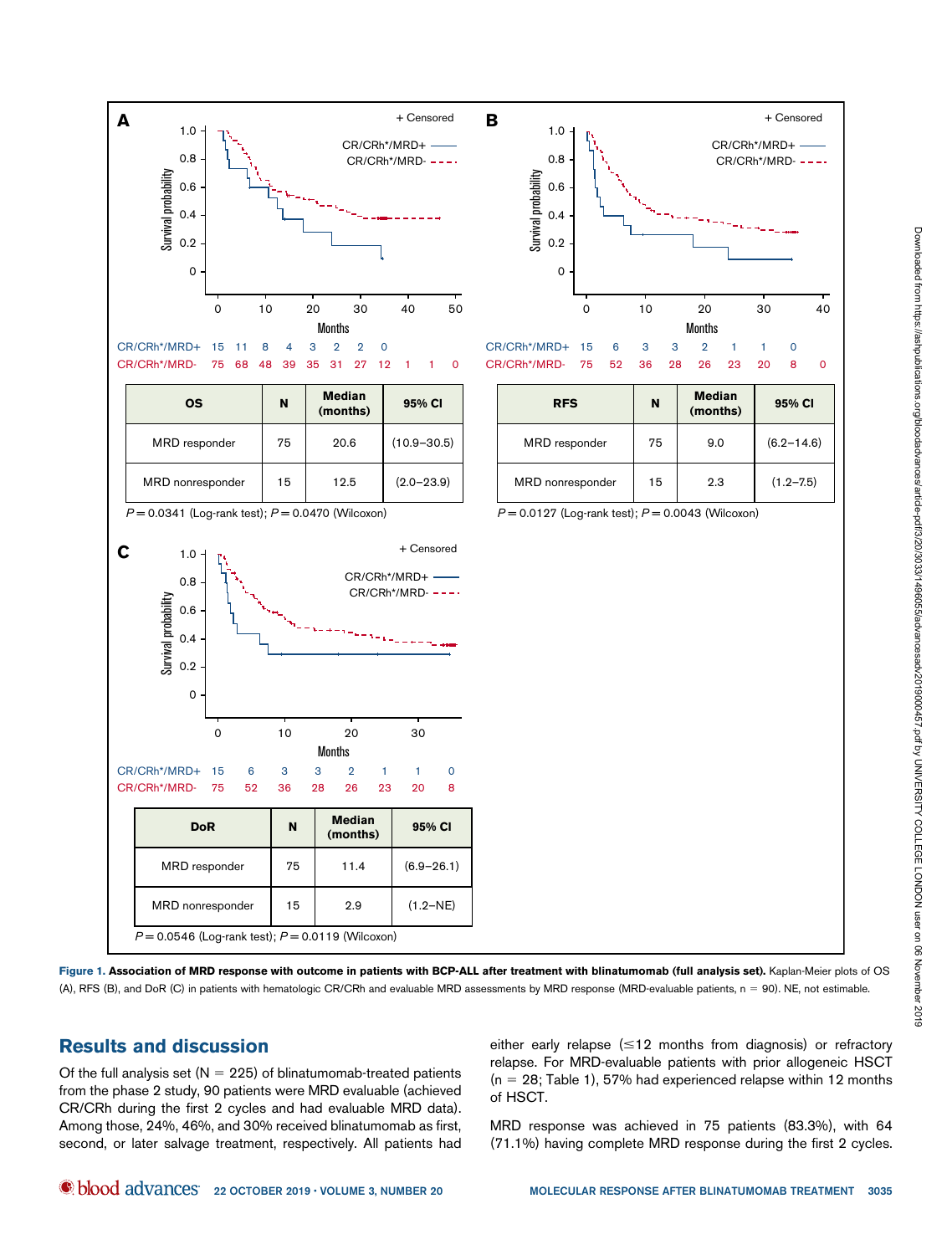In patients with CR, the MRD response rate was 88.2% (60 of 68), vs 68.2% (15 of 22) in those with CRh. Among MRD responders with on-study HSCT (patients were allowed to undergo allogeneic HSCT at the investigator's discretion postblinatumomab treatment;  $n = 39$ ), 14 patients relapsed and 10 died. Among 64 complete MRD responders, 29 (45.3%) underwent on-study HSCT while in CR.

Median OS was 20.6 (95% CI, 10.9-30.5) months for MRD responders  $(n = 75)$  and 12.5 (95% Cl, 2.0-23.9) months for MRD nonresponders  $(n = 15;$  Figure 1A). Median RFS was 9.0 (95% CI, 6.2-14.6) months for MRD responders and 2.3 (95% CI, 1.2-7.5) months for MRD nonresponders (Figure 1B). Similarly, MRD responders had a significantly longer median DoR than MRD nonresponders: 11.4 (95% CI, 6.9-26.1) months vs 2.9 (95% CI, 1.2 to not estimable) months, respectively (Figure 1C). MRD responders demonstrated longer OS with allogeneic HSCT, but this observation was not statistically significant (supplemental Figure 1). No significant differences in adverse events were observed (supplemental Table 1).

Among patients with  $CR$  with  $<50\%$  bone marrow blasts at baseline, 91.1% (41 of 45; 95% CI, 78.8%-97.5%) experienced MRD response, as did 75.6% (34 of 45; 95% CI, 60.5%-87.1%) of patients with  $CR$  with  $\geq$ 50% bone marrow blasts. A majority of MRD-evaluable patients with CR achieved MRD response regardless of the number of previous lines of therapy (Table 1), and the proportion of patients achieving MRD response was similar for patients with (78.6%) and without (85.5%) prior allogeneic HSCT.

This is the largest study to date using a central laboratory PCR–based MRD assessment in adult patients with R/R ALL. In the current study, 83% of patients with CR/CRh experienced MRD response, and 71% achieved complete MRD response. As expected, slightly smaller proportions of patients with CRh and blast-free bone marrow achieved MRD response compared with patients with CR. Notably, MRD response was associated with better outcomes within the group of patients with CR/CRh. Among patients who achieved CR/CRh, patients with MRD response had longer OS and RFS compared with patients without MRD response (Figure 1). This result was observed in a population of patients with overall poor prognosis.

In this study, MRD response was shown to be an important factor in maintaining remission in patients with R/R ALL, irrespective of prior HSCT or number of lines of prior therapy. Although the importance of early salvage status for achievement of MRD remission was recently demonstrated,<sup>16</sup> blinatumomab was effective in this analysis in inducing MRD response in patients with multiple prior lines of therapy; 77% of patients who had  $\geq$ 3 lines of prior therapy achieved MRD response, and 54% achieved complete MRD response (Table 1; supplemental Figure 2). More than 78% of patients with or without prior allogeneic HSCT achieved MRD response, which supports the concept that MRD is an independent prognostic factor that can identify "good-risk" patients.<sup>17</sup> Although not statistically significant, we also observed that patients with  $\geq$  50% bone marrow blasts had a lower rate of MRD response than those with  $<$ 50% bone marrow blasts, which is consistent with the observation that patients with higher bone marrow blasts show a poorer response to blinatumomab.<sup>8</sup> MRD response was also observed in 7 patients with hypoplastic or aplastic bone marrow, patients who were not considered responsive to blinatumomab. Additional studies are needed to assess the significance of MRD response in these patients.

In conclusion, MRD response was associated with better outcomes in terms of OS and RFS, supporting the value of achieving MRD response in adults with R/R ALL treated with blinatumomab.

### Acknowledgments

The authors thank Geoff Smith (Amgen, Inc., Thousand Oaks, CA) and Bryan Thibodeau (Fishawack Communications, Inc.) for medical writing assistance in the preparation of this manuscript, which was funded by Amgen, Inc.

This study was supported by research funding from Amgen, Inc.

## Authorship

Contribution: N.G., M.B., R.C.B., G.Z., D.N., and M.S.T. conceived and designed the study; N.G., H.M.K., A.S.S., R.C.B., H.D., A.K.F., L.H., F.R.-H., M.L., S.O., S.J.F., and M.S.T. were involved in patient data collection and data acquisition; N.G., H.M.K., M.B., A.S.S., R.C.B., H.D., A.K.F., G.Z., S.G., D.N., and M.S.T. contributed to the analysis and interpretation of the data; S.G. performed statistical analysis; and all authors approved the final version of the manuscript.

Conflict-of-interest disclosure: N.G. received research funding from Amgen, Pfizer, and Novartis; received advisory board and speaker fees from Amgen, Pfizer, and Novartis; received travel grants from Amgen, Pfizer, and Novartis; and received advisory board honoraria from Kite/Gilead and Celgene. H.M.K. received research funding from AbbVie, Agios, Amgen, Ariad, Astex, Bristol-Myers Squibb, Cyclacel, ImmunoGen, Jazz, and Pfizer and received honoraria from AbbVie, Actinium, Agios, Amgen, ImmunoGen, Orsinex, Pfizer, and Takeda. M.B. received research funding from Amgen; received reference diagnostics from Affimed, Amgen, and Regeneron; received consulting fees from PRMA Consulting, Ltd; and received speaker fees from Amgen, Hoffman-La Roche, Incyte, and Pfizer. A.S.S. received speaker fees from Amgen and Celgene. R.C.B. received fees for advisory activities from Amgen, AstraZeneca, Cellex, GEMoaB Monoclonals, GmbH, Molecular Partners, Novartis, and Pfizer; and has a blinatumomab patent with royalties paid. H.D. received research funding from Amgen, Incyte/Ariad, Novartis, Pfizer, and Servier; received consultancy fees from Amgen, Celgene, Cellectis, and Pfizer; received advisor honoraria from Amgen, Celgene, Cellectis, Incyte/Ariad, Novartis, Pfizer, Servier, and Shire/Baxalta; and received speaker fees from Amgen, Celgene, Incyte/Ariad, and Pfizer. L.H. received institutional research funding from AbbVie, ADC Therapeutics, Astex Pharmaceuticals, Genentech, and Pharmacyclics and received personal fees from Pharmacyclics. F.R.-H. received advisory board fees from Amgen, Bristol-Myers Squibb, Incyte, Jazz Pharmaceuticals, Novartis, and Pfizer. M.L. received research funding from Amgen. S.O. received consultancy fees from Amgen. G.Z. is an employee of Amgen and holds several pending patents. S.G. is a former employee of Amgen. D.N. is an employee and stockholder of Amgen and holds blinatumomab-related pending patents. M.S.T. received research funding and personal fees from Amgen. The remaining authors declare no competing financial interests.

ORCID profiles: H.M.K., [0000-0002-1908-3307](http://orcid.org/0000-0002-1908-3307); M.B., [0000-](http://orcid.org/0000-0001-5514-5010) [0001-5514-5010;](http://orcid.org/0000-0001-5514-5010) H.D., [0000-0002-5454-6768;](http://orcid.org/0000-0002-5454-6768) M.L., [0000-](http://orcid.org/0000-0002-9816-6302) [0002-9816-6302;](http://orcid.org/0000-0002-9816-6302) S.O., [0000-0002-2481-7504.](http://orcid.org/0000-0002-2481-7504)

Correspondence: Nicola Gökbuget, Universitätsklinikum, Medizinische Klinik II, Hämatologie/Onkologie, Universitäres Centrum für Tumorerkrankungen, 60590 Frankfurt/Main, Germany; e-mail: [goekbuget@em.uni-frankfurt.de.](mailto:goekbuget@em.uni-frankfurt.de)